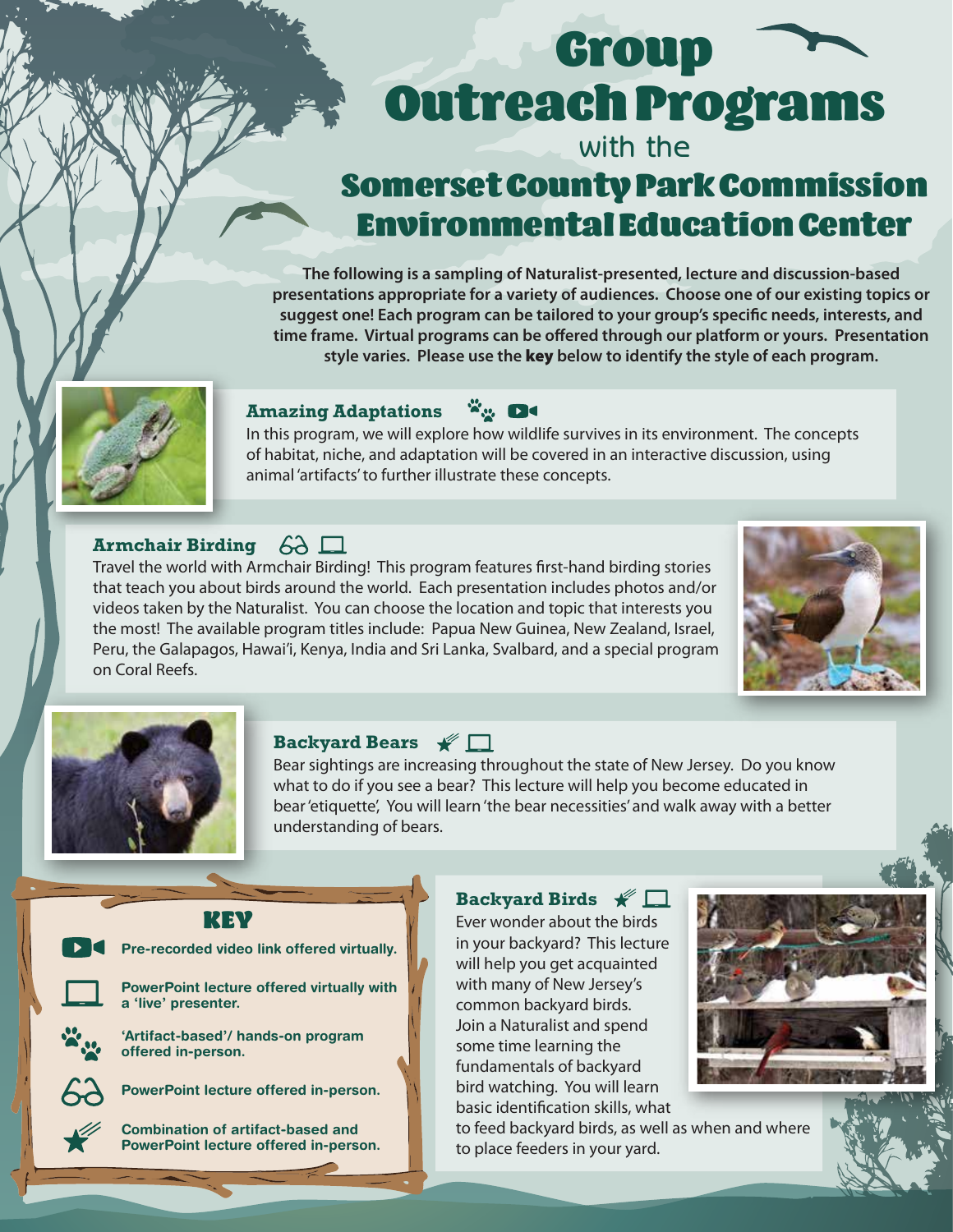

#### **Basically Bats**

The only true flying mammals are often misunderstood and feared rather than appreciated for their prowess as our best natural insect predators. Did you know that a single little brown bat can consume approximately 600 insects per hour? So, pull the plug on your bug zapper and learn some bat biology. Class includes our famous bat quiz and a PowerPoint lecture about bat ecology.

#### **The Bees' Knees** *May, June, and September only*

This little animal is one of nature's most important role players. Pollination is important for all living things, and bees have made an art of it. Without them, the species we know as *Homo sapiens* is in big trouble. Join us as we discuss all things that are bee and not to be.





### **Birds of the World**  $63 \Box$

Did you know that there are types of poisonous birds? Did you know that birds can fly while they are asleep? How about that one species migrates 50,000 miles every year? There are over 10,000 species of birds in the world and each one is more unexplainable than the next. This one-hour lecture highlights the wackiest, funniest, and most bizarre species from around the globe.

#### $6\lambda \Box$  D< **Butterfly Basics**

What makes a butterfly a butterfly and not a moth? Are all butterflies beautiful? They are thought to be charming little critters that harmlessly flit and float from flower to flower seeking nectar. Is this true? With many interesting physical and behavioral adaptations, these little insects are more complex than you might think.





#### **Cool Critters**

Snakes, dragons, and bugs, oh my. Let's investigate things that slither, hiss, and hop. During this adventure of show and tell, you will join a Naturalist to learn what makes each animal special and important.

#### **Coyote Cries**

Perhaps you have heard a coyote howling at night or read about coyotes in the area. This lecture will help you sort the myths from the facts. Coyote education is important for anyone living in New Jersey.





#### **Fantastic Plant Stories**

For hundreds of years, people have used plants when celebrating or decorating homes and public spaces. From the calming and contemplative effect of an evergreen bonsai with moss at its base to the excitement of scarlet poinsettia plants and cut evergreen trees; from formal planted gardens to simple bouquets of common flowers, plants have brought joy to our lives. Discover how plants are used in celebrations in your community and around the world.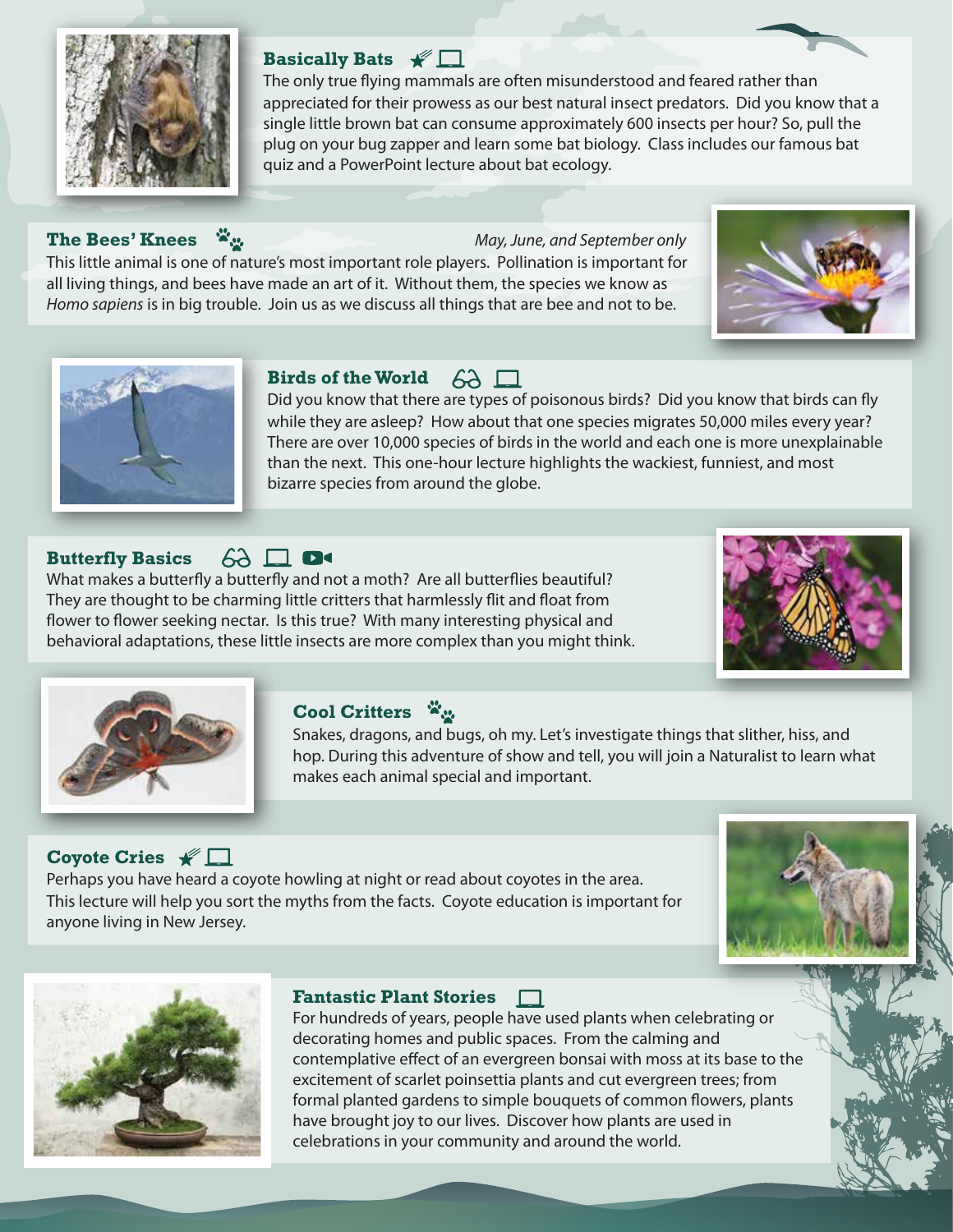#### **Leave it to Beaver**   $\mathbf{x}_n$

Can you believe beavers are the second largest rodents in the entire world? These nocturnal, semi-aquatic critters are known for their amazing ability to construct dams and lodges and alter the environment. Unfortunately, their population has been declining since 1988 due to extensive hunting for their fur. Join a Naturalist and learn why this keystone species, which lives in your backyard, is such a vital part of our ecosystem.





#### **Maple Sugaring** *December – March only*

Maple sugaring and winter go hand-in-hand. A Naturalist will help participants discover the secrets inside a maple tree. Participants will learn about both the history of maple sugaring beginning with the time of the Native Americans, as well as, the techniques used to make this tasty treat today. Bring your own pancakes or waffles!

#### **New Jersey Owls** <del>★</del> □

Come explore the nocturnal world of these fascinating birds of prey. Whether with long or short ears, barred or great horned, these raptors are truly special.



#### **Nocturnal Sounds**

Although humans are usually asleep at night, the New Jersey outdoors is anything but quiet. Listen to sounds from common nocturnal wildlife while learning a few fun facts about each animal.

#### **Off the Coast** 63

The sea turtle is an amazing animal! They can migrate for thousands of miles and have a positive impact on our environment. During this presentation you will learn adaptations of sea turtles and why they need your help!





#### Oh Deer!  $\mathscr{C}$

They are everywhere! Discover the world of deer biology and all the fun facts that make deer one of the most interesting animals in our backyard. Learn about the interactions deer have with predators, their habitat, and humans. Participants will see deer skulls, bones, antlers, and more!

#### **Passports to Penguins**  $\mathscr{C}$

Travel to the bottom of the globe on an adventure of learning! During this one-hour presentation you will learn a lot about our black and white, waddle-y friends – penguins; information about the many different types of penguins, where they live, what they eat, and much more will be discussed and presented.





#### **Planning a Native Butterfly Garden**

Do you love butterflies? Do you like growing beautiful blooming plants in your garden? This PowerPoint-based lecture and discussion will illustrate which native plants attract which native butterflies and moths. By special request, handouts can be provided, which include information about specific plants native lepidoptera eat, sources of native plants, and much more.

 $6\lambda \square$